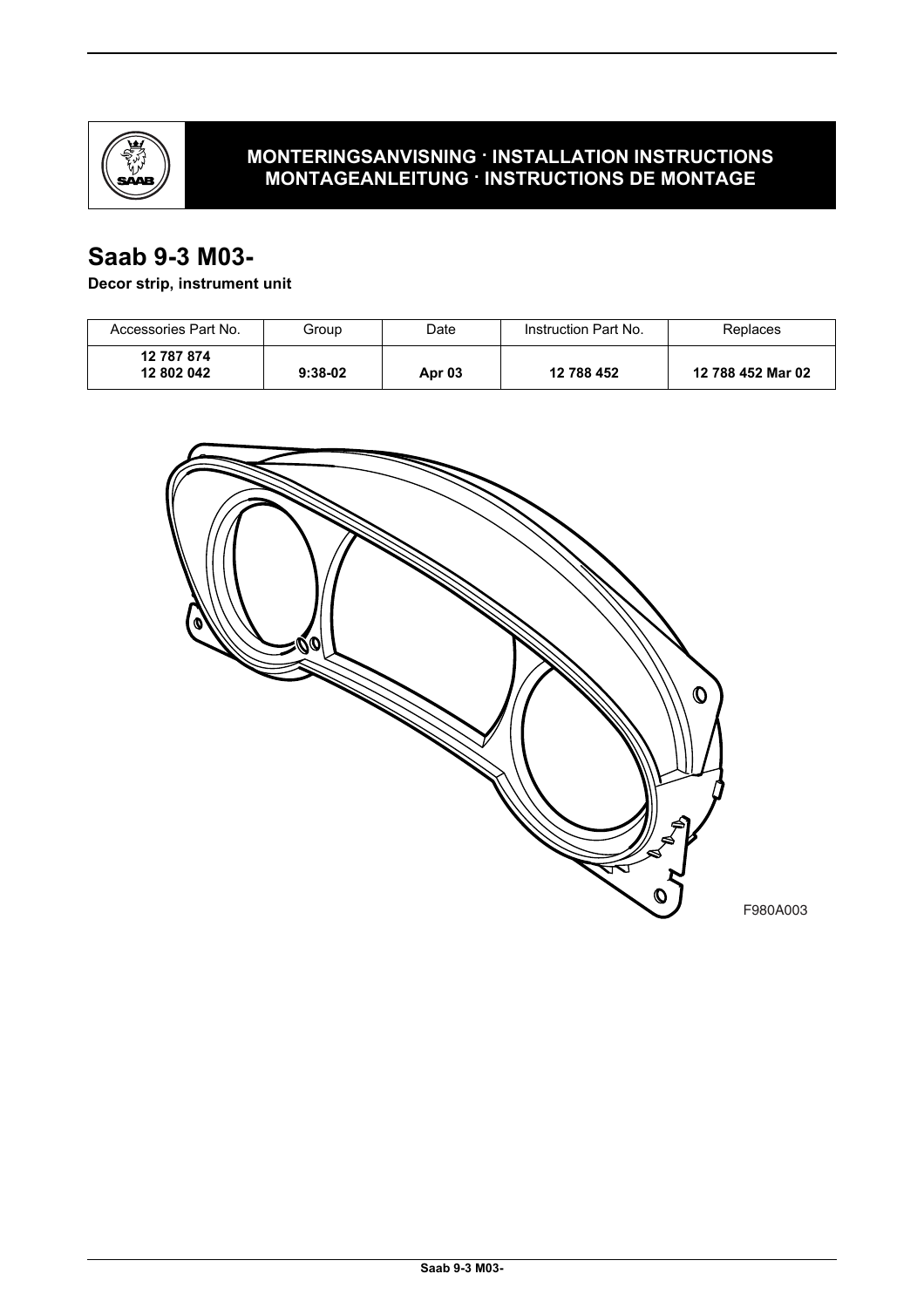

- 1 Disconnect the negative battery cable.
- 2 Remove the left and centre air vent in the dashboard by carefully bending in the hooks accessible through the grille.

### **Important**

Take care to bend the correct hooks. Hooks holding the air outlet together are also visible through the grille.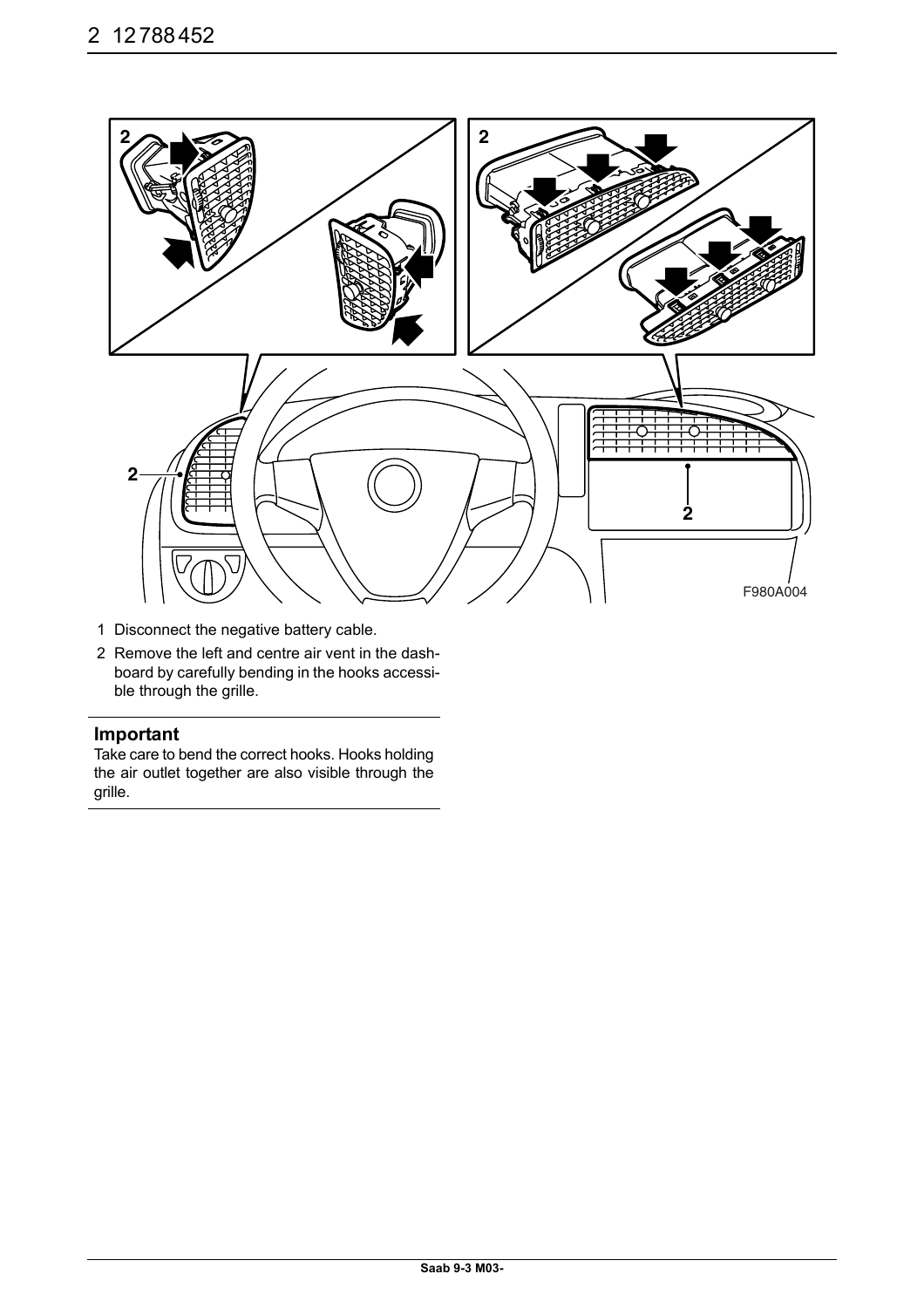

- 3 Remove the infotainment system control panel.
- 4 Remove the SID unit control panel by pressing together the two tabs on the back and then pressing forward the control panel, starting from the top.
- 5 Remove the instrument plate (6 or 8 screws).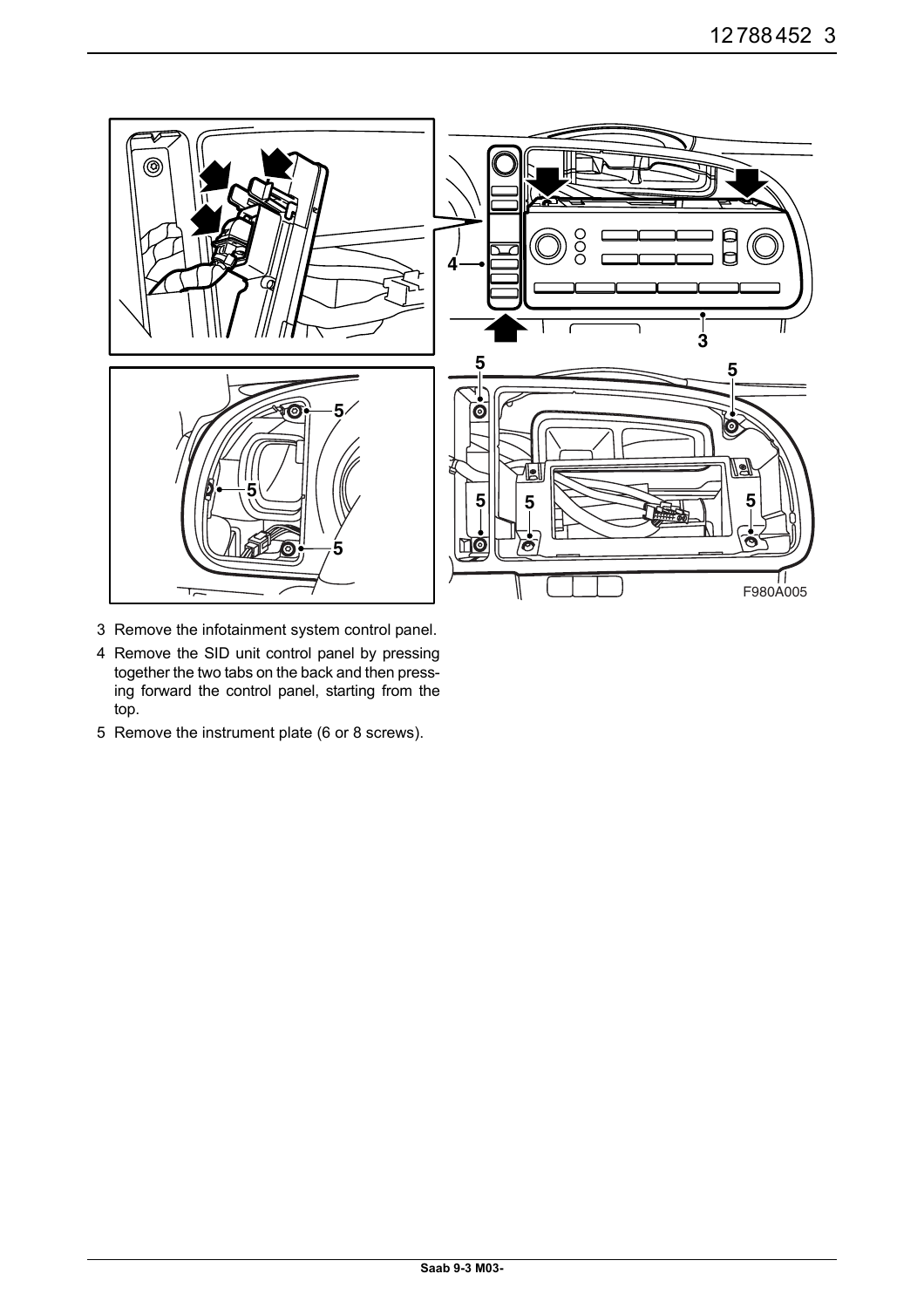

- 6 Remove the MIU (Main Instrument Unit) (4 screws) and remove the MIU (Main Instrument Unit) electrical connection.
- 7 Place the MIU (Main Instrument Unit) on a soft and clean surface on a thoroughly clean workbench.
- 8 Remove the instrument glass by unscrewing four screws underneath, turning the instrument face up, holding the sides and pressing in the snap fasteners with your fingers.
- 9 Lift away the instrument glass.

#### **Important**

Take great care, as the pointers must not be touched. Disturbing them can cause deviation or damage the stepping motors.

- 10 Carefully blow clean inside the instrument glass and on the instruments using compressed air.
- 11 Position the instrument glass on top of the instrument unit and press the glass into the clips. Turn the MIU (Main Instrument Unit) over and fit the screws.
- 12 Connect the MIU (Main Instrument Unit) and fit it.